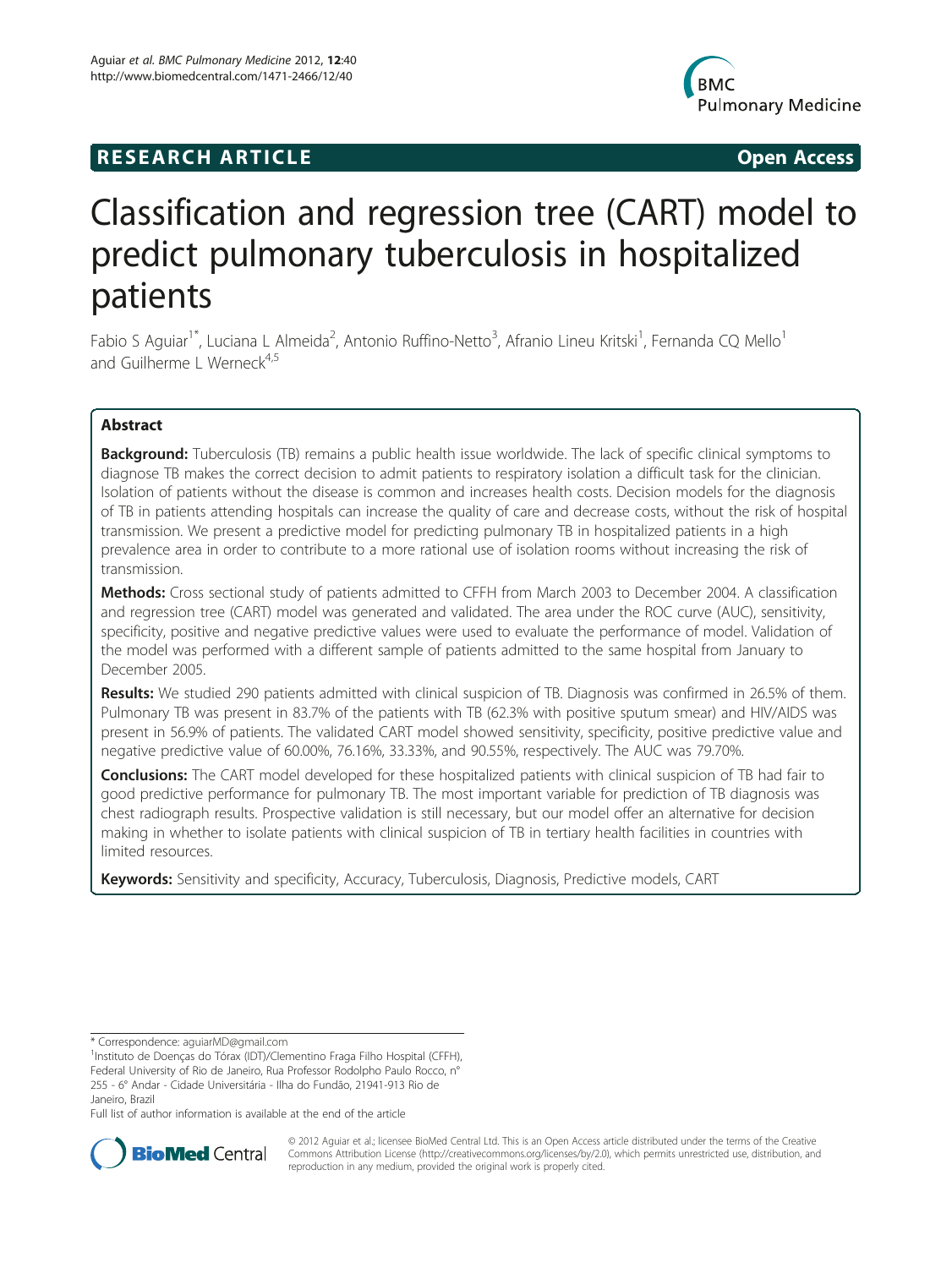# Background

Even after 50 years of effective treatment, tuberculosis (TB) remains a major public health issue worldwide. Its airborne transmission endangers all individuals irrespective of social class or country of origin, although it affects mostly the poorer groups of the society [\[1](#page-6-0)]. For disease control to be achieved, prompt diagnosis and effective treatment of active cases, associated with treatment of latent TB infection (LTBI) are essential [\[2](#page-6-0)]. Sadly, most of the modern diagnostic tests have not yet become available in resource constrained countries [\[3](#page-6-0)], which concentrate 95% of world's TB cases and 98% of deaths [[1\]](#page-6-0). In these settings, diagnosis is still dependent of detection of acid-fast bacilli (AFB) through sputum smear analysis (SSA) or isolation of Mycobacterium tuberculosis (Mtb) after growth in solid culture medium. Although inexpensive and widely available, SSA has a low sensitivity and, in areas with laboratory shortage, results can take up to 7 days instead of a few hours [\[2](#page-6-0)].

The lack of specific clinical symptoms to predict pulmonary TB diagnosis makes the correct decision to admit patients to respiratory isolation (RI) a difficult task for the clinician. Since rapid RI of suspected cases is highly effective in preventing hospital transmission [[4-7](#page-6-0)], overuse of isolation rooms (IR) is common, with described rates of TB diagnosis ranging from 3.7 to 44% among patients admitted to RI [[8](#page-6-0)-[14\]](#page-6-0). As a consequence, medical costs are increased due to the need for installing and maintaining IR [[15-17\]](#page-6-0). IR are still scarce and infection control measures in health care facilities are at an early stage of development in most resource constrained countries, as shown by recent data from the WHO [\[18](#page-6-0)].

For more than 10 years it has been hypothesized that the identification of clinical parameters readily available at the time of admission can improve the use of isolation rooms [[8](#page-6-0)]. Predictive models need to be validated in the population where it will be applied, since even high accuracy models might perform poorly in a population with different TB epidemiology [[19\]](#page-7-0). As a consequence, no prediction models have been validated for use in multiple settings.

Brazil ranks 14th in the World Health Organization (WHO) list of countries with highest burden of the disease [[18](#page-6-0)]. Rio de Janeiro City (RJC) has a incidence of TB of around 105.5 cases per 100,000 habitants [[20\]](#page-7-0) and one third of its cases are diagnosed in hospitals [\[21\]](#page-7-0). Such environments have an established role in the transmission of TB and, although infection control measures are considered by the WHO as essential [[18\]](#page-6-0), few hospitals in RJC have implemented any of these measures. As a consequence, an increased risk of transmission to other patients and health care personnel is expected in these settings as shown in data from developed countries and South Africa [[7,](#page-6-0)[22](#page-7-0)-[25](#page-7-0)]. Recently, outbreaks of XDR-TB have been reported in hospitals from South Africa [[25](#page-7-0)].

The decision to isolate patients is largely based in physician experience and intuition but this can be misleading [[26](#page-7-0)]. Clinical prediction rules have been developed to assist the clinician in decision making of isolation, with utilization of many statistical techniques such as logistic regression and neural networks, for example [[27](#page-7-0)]. Few studies used CART methodology to predict TB diagnosis [\[8](#page-6-0)[,28,29](#page-7-0)], two of which have been performed by our group among outpatients in RJC. Mello et al [[28](#page-7-0)] have applied CART to identify patients with smear-negative pulmonary tuberculosis (SNTB) with good results. Santos et al [[29\]](#page-7-0) also showed good results in applying CART to SNTB patients. To our knowledge the only study that applied CART methodology to predict TB in hospitalized patients was performed by El-Sohl et al [[8](#page-6-0)] in the USA. The researchers described a simple model able to reduce unnecessary RI by 40%.

Clinical algorithms can increase the pretest likelihood of TB diagnosis in high and low income countries [\[30](#page-7-0)]. Since substantial economic costs are related to unnecessary isolation of patients [[31\]](#page-7-0), a clinical model to predict active TB in patients admitted to hospitals can become an important tool for improving infection control in resource constrained countries with high disease burden. The use of such models at the moment of arrival at the health unit may be able to lower utilization of IR in patients with other diseases, thus reducing costs and improving the rationale utilization of such beds [\[9](#page-6-0)]. Therefore, we studied a hospitalized sample of patients in a tertiary hospital located in a high TB prevalence area of RJC to develop a predictive model for pulmonary TB aiming at contributing to a more rational decision on the use of isolation rooms (IR).

### Methods

We performed a cross sectional study among patients admitted to IR of the Clementino Fraga Filho Hospital (CFFH) of the Federal University of Rio de Janeiro. CFFH is a tertiary hospital, reference for the treatment of patients with HIV/AIDS. In 1998, a TB control program (TCP) was implemented in CFFH as a novel strategy for the control of TB with significant reduction of LTBI in health care workers (HCW) [[32](#page-7-0)]. The program consisted of isolation of TB suspects and confirmed TB inpatients, quick turnaround for acid-fast bacilli sputum tests and HCW education in use of protective respirators, with a consistent reduction in tuberculin skin test conversion among HCW.

From March 2003 to December 2004, a convenience sample of all patients admitted in IR had their medical charts reviewed. Inclusion criterion was clinical suspicion of TB. We defined clinical suspicion in the same way patients in our hospital are selected for RI: cough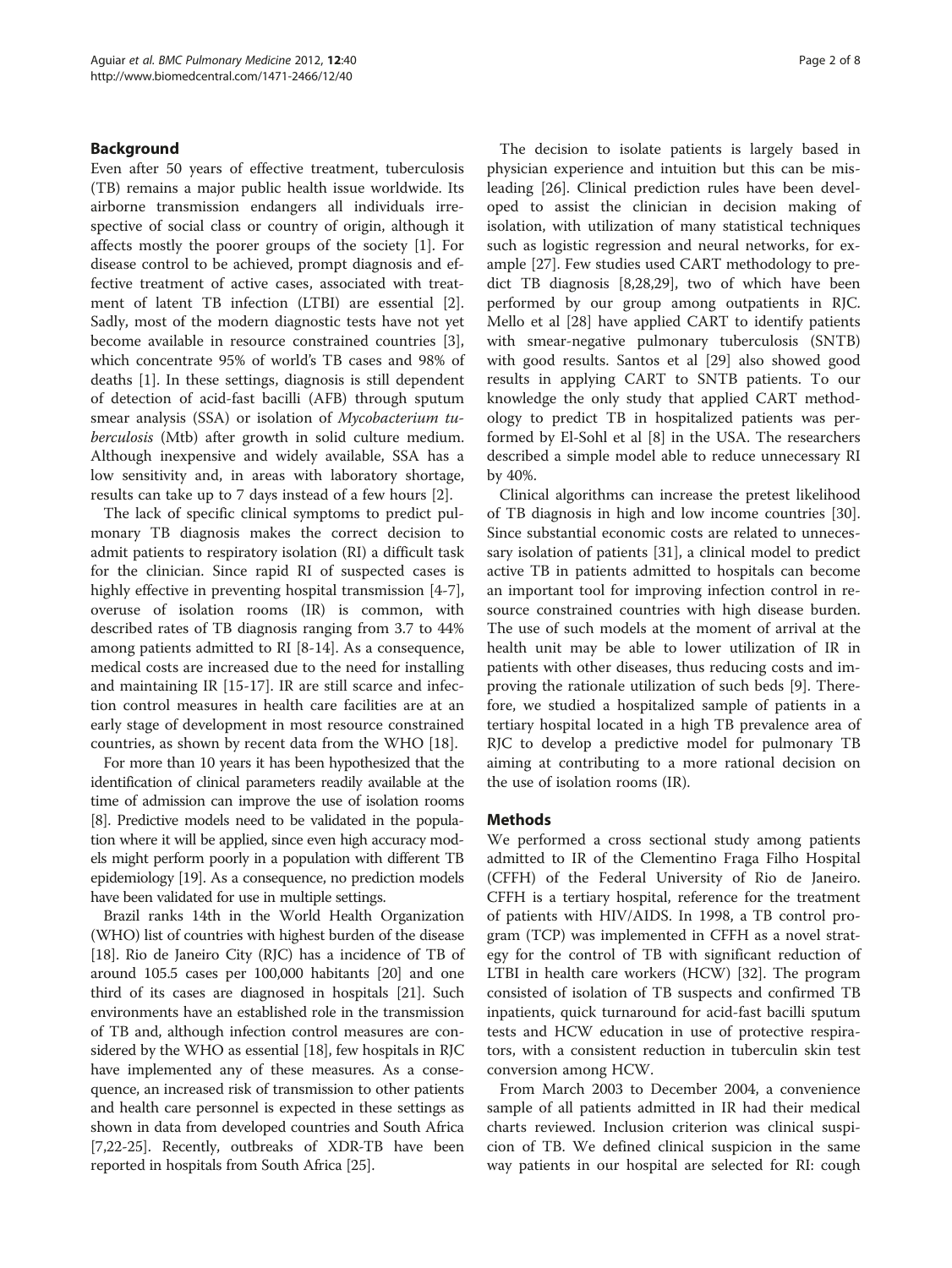for more than 2 weeks associated with any radiologic abnormality, or any respiratory symptom in patients with confirmed or suspected HIV infection. Patients with active TB diagnosis previous to the admission, with extrapulmonary TB and without a final diagnosis were excluded. Decision to isolate these patients was made by emergency room or TB control program physicians according to the TB program criteria. Patients HIV negative with cough for more than 2 weeks and an associated abnormality in a chest X-ray were considered suspect of having TB and were isolated. For patients HIV positive were considered suspects if they had any respiratory symptom and were also isolated. Clinical data regarding demographic characteristics, respiratory and constitutional symptoms, potential predictive factors for TB diagnosis, radiologic test results and final diagnosis of admission were analyzed retrospectively. Radiologic tests were analyzed in a standard manner by a pulmonologist (L.L.A.) with experience in TB care, blinded to patient's information. The tests were classified as either normal or sequelae from a previous TB episode, suggestive of TB by typical or possible X-ray findings and atypical findings (Table 1). Typical were those considered as having any parenchymal infiltrate or cavity localized in the upper zone (defined as the area above the posterior third rib); possible were those presenting a miliary pattern, pleural effusion or thoracic adenopathy, and atypical those showing any other abnormality.

Pulmonary TB was defined by isolation of Mycobacterium tuberculosis (Mtb) in Lowesten-Jensen (L-J) solid culture medium in respiratory samples (spontaneous or induced sputum and bronchoalveolar lavage), by findings of granulomatous inflammation with caseous necrosis in respiratory tissue biopsy samples or by improvement of respiratory symptoms within 60 days of TB treatment, without treatment for other diseases. A minimum of two spontaneous sputum samples were analyzed for each patient. Those without sputum were submitted to one sample of induced sputum or bronchoscopy with bronchoalveolar lavage for analysis.

Differences in the prevalence of pulmonary TB by potential predictors were analyzed using the Chi-Square test for categorical variables or the Mann-Whitney test for continuous variables. Associations between putative predictive factors and the outcome were expressed as

odds ratio (OR) and their respective 95% confidence intervals (95%CI) estimated by logistic regression.

We developed a CART model using S-Plus 4.5 (Math-Soft, Inc) software. CART builds a tree through recursive partitioning, so the data set is successfully split into increasingly homogenous subgroups. At each stage (node) the CART algorithm selects the explanatory variable and splitting value that gives the best discrimination between two outcome classes. A full CART algorithm adds nodes until they are homogenous or contains few observations (≥5 is the standard cut off in S-Plus). The problem of creating a useful tree is to find suitable guidelines to prune the tree. The general principle of pruning is that the tree of best size would have the lowest misclassification rate for an individual not included in the original data [[33](#page-7-0)].

Data collected from all patients were included in the model. Patients with missing HIV serology results were joined with the HIV negative group (HIV negative/undeterminate), since patients with clinical suspicion of HIV infection were more likely to have a test requested by the attending physician. The predictive variables included in the model were chest X-Ray results (as described in Table 1), age, gender, cough for more than 3 weeks, HIV/AIDS, hemoptysis, weight loss >10% of body weight, dyspnea, fever, smoking and alcohol use history and recent contact with a pulmonary TB case. The response variable was final diagnosis of pulmonary TB. The process of growing the tree was stopped when we found a gain of less than 1% of the classification error or when the number of patients within each knot was less than five. We then validated the model with another convenience sample of patients with similar characteristics admitted to IR of the hospital in a one year period from January to December 2005. This sample consisted of 191 individuals admitted to the hospital with clinical suspicion of pulmonary TB from January to December 2005. The prevalence of TB in the validation sample was 16.6%. HIV prevalence was 46.6%. Other clinical and radiological characteristics were similar to the original sample.

The area under the ROC curve, sensitivity, specificity, positive and negative predictive values with their respective 95% confidence intervals, estimated using Stata software, version 9.0, were used to evaluate the

|  | Table 1 Description of x-ray findings |  |  |
|--|---------------------------------------|--|--|
|--|---------------------------------------|--|--|

| X-ray finding      | <b>Description</b>                                                                                                                                                                  |  |  |
|--------------------|-------------------------------------------------------------------------------------------------------------------------------------------------------------------------------------|--|--|
| Suggestive         | Infiltrate or cavities in one of more segments of superior lobes and/or superior segments of lower pulmonary lobes,<br>miliary pattern, pleural effusion and/or thoracic adenopathy |  |  |
| Normal or Sequelae | Normal X-ray or findings suggestive of a previous TB episode, without suspicion of active disease                                                                                   |  |  |
| Atypical           | Any abnormalities not classified by Suggestive or Possible                                                                                                                          |  |  |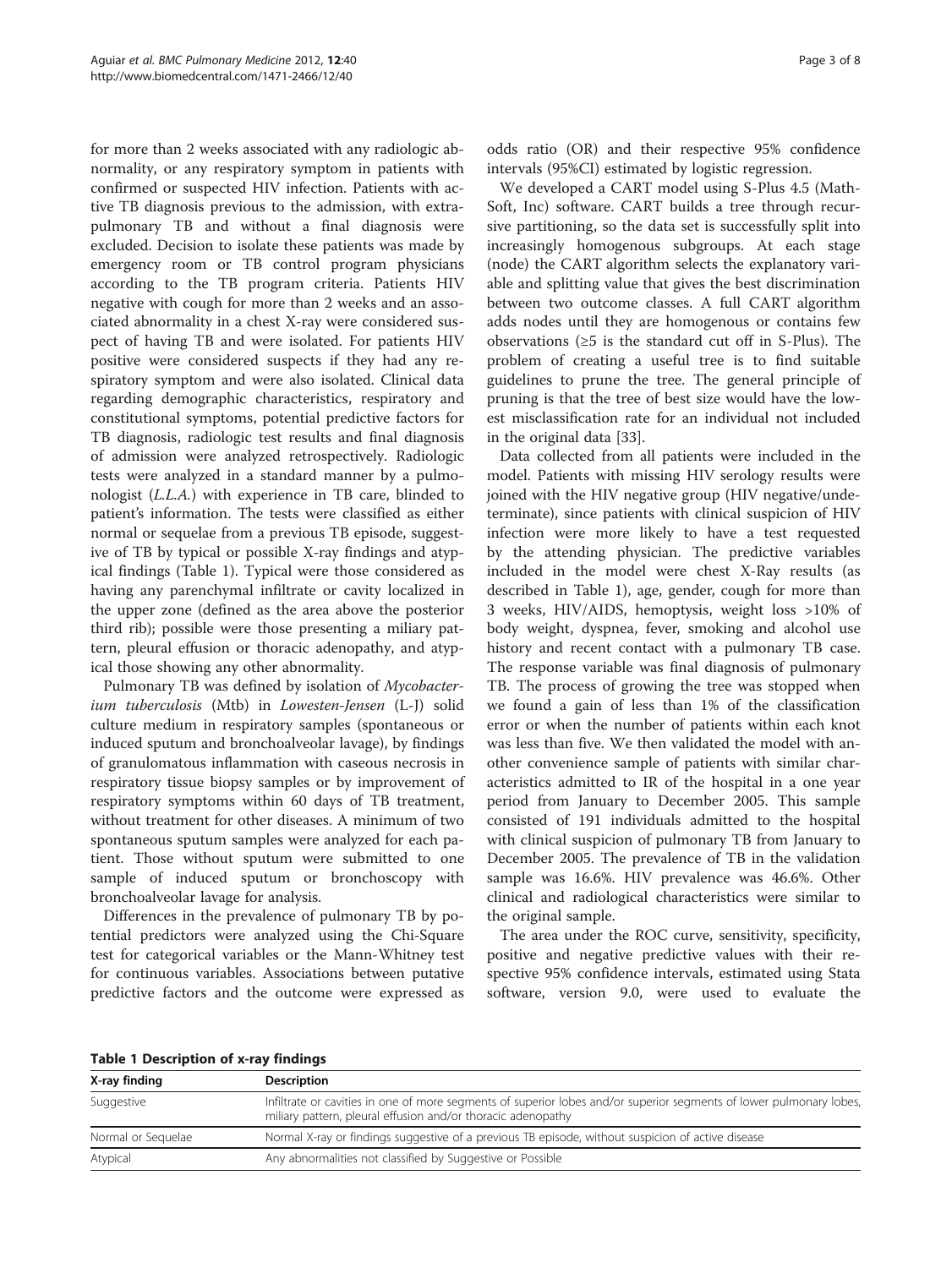performance of the model. The study was approved by the CFFH Ethics Committee.

# Results

From March 2003 to December 2004, 315 patients were admitted to RI in CFFH with clinical suspicion of TB. We excluded 25 patients due to TB diagnosis previous to the admission  $(n = 15)$  and absence of final diagnosis  $(n = 10)$ . Data was analyzed for the remaining 290 patients. Pulmonary TB diagnosis was confirmed in 26.5% (77/290) of the patients, with isolation of Mtb in 72 patients (48 had positive SSA). In addition, 2 had chronic granulomatous inflammation with caseous necrosis and three had TB confirmation by clinical improvement with TB treatment. SNTB was present in 37.7% of pulmonary TB cases. HIV/AIDS was present in 56.9% ( $n = 165$ ) of patients. In the HIV group, SNTB was present in  $48.6\%$  (n = 82). Three HIV positive patients with AFB in SSA had identification of non-tuberculous mycobacteria (NTM) (5.9% of positive SSA). Medium age was 42 years. Other clinical, demographic and radiologic data of the patients are displayed in Table [2.](#page-4-0)

The generated CART model is displayed in Figure [1](#page-5-0). Only 275 patients were included in this model due to missing values in one or more variables. The variable with the greatest discriminative power was the x-ray result. The validated CART model showed sensitivity, specificity, positive predictive value and negative predictive value of 60%, 76%, 33%, and 90%, respectively. The AUC was 79% (Table [3\)](#page-5-0). The minimum number of patients in the parent and daughter nodes were 15 and 7, respectively. The residual mean deviance was 0.108 and the misclassification rate was 15%.

# Discussion

The CART model developed for these hospitalized patients with clinical suspicion of TB had fair to good accuracy for pulmonary TB as indicated by the area under the ROC curve. The model was developed to achieve a high specificity in order to avoid nosocomial transmission, but had also fair to high sensitivity. The sensitivity of the model is higher than the sensitivity of sputum microscopy examination among all suspected cases (48%) and in HIV patients (30%) [[32](#page-7-0)]. This result is relevant since it is common in some settings, mainly in resource constrained countries, to have smear examination for acid fast bacilli as the only test available for pulmonary TB diagnosis. The model also had a high negative predictive value (90.55; 95% CI 84.08–95.02).

In our sample of all patients submitted to RI, only 26.6% had TB confirmed. The high negative predictive value found in the CART model allows its application in patients with clinical suspicion of TB in the emergency room in order to lower the number of unnecessary RI.

The application of a predictive model in patients with clinical suspicion of TB has been described before and was able to reduce the number of unnecessary isolations without increasing the risk of nosocomial transmission [\[14\]](#page-6-0).

Our model had a high negative predictive value, similar to the CART model described by El-Sohl et al [\[8](#page-6-0)], with an overall higher accuracy. We also had a higher accuracy than the CART model developed by Mello et al in RJC that included only SNTB [\[28](#page-7-0)]. This finding is expected since SNTB is a factor known to harden TB diagnosis [[28\]](#page-7-0). Two studies have used neural networks for case detection in hospitalized patients. El-Sohl et al [[9\]](#page-6-0) described a model with a sensitivity of 92.3% and specificity of 71.6% for case detection, which are higher than we found in our model. Santos et al, studying SNTB, constructed a neural network with accuracy similar to ours, being able of correctly classifying 77% of the cases [[29\]](#page-7-0).

The most important variable for prediction of TB diagnosis was chest radiograph results. Typical or compatible x-rays were found to predict the diagnosis of pulmonary TB. This finding has been previously reported in CART models for TB in hospitalized patients [\[8](#page-6-0)]. Although chest radiography has been described as less specific for TB diagnosis and with a higher cost for case detection in outpatients with clinical suspicion of TB [\[34](#page-7-0)], for hospitalized patients the test seems to have clinical importance. Age has been described as important for prediction of TB in RJC patients [[28,29\]](#page-7-0). In our model, a cutoff of 30 years of age was important for discriminating TB, particularly in patients with atypical chest X-Ray without dyspnea.

Predictive models for the diagnosis of TB provide a useful framework for systematization of the diagnostic approach [[35](#page-7-0)] and are able to standardize data collection from clinicians [\[36](#page-7-0)], optimize high cost resources such as IR [[29\]](#page-7-0) and lower empiric treatments. In order to achieve control of TB new low-cost, highly accurate tests, are essential for use in areas with high TB prevalence. CART methods build a binary classification system according to the variable with the greatest capacity for discriminating between outcomes (in this case, the presence or absence of TB). The discriminatory power decreases with each subsequent division. The main advantages of CART are that it is simple, interactions between the variables can be identified directly from the model and probability can be displayed in the tree. Its simple structure makes it easy for the clinician to understand the data displayed, unlike some other statistical methods. It is also inexpensive and allows immediate results. Therefore, it can become a tool for TB diagnosis in resource limited settings.

Predictive models should be applied to populations where they were validated [\[27,28](#page-7-0)]. Our model was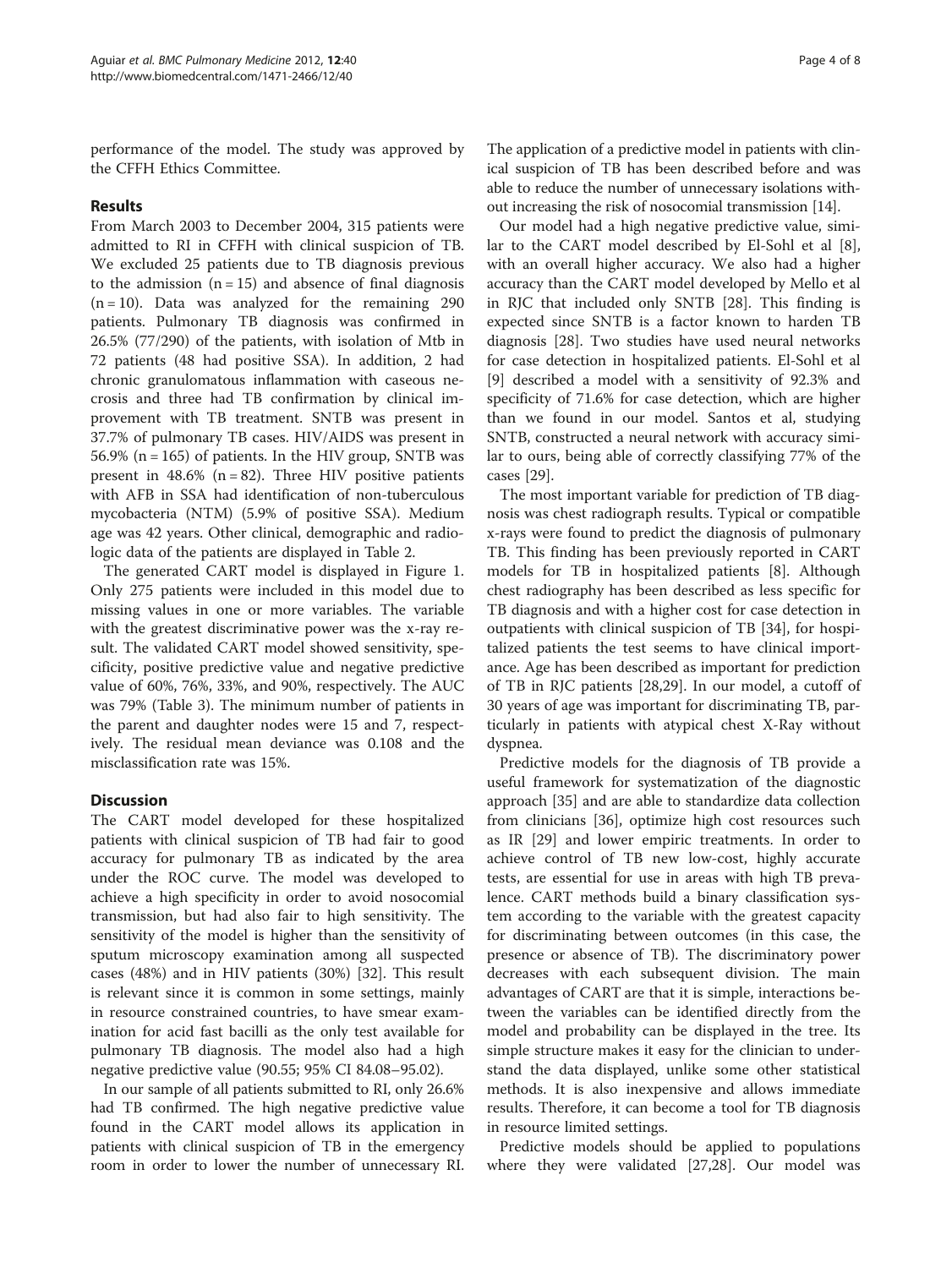|                             |                       | N      | (%)             | OR           | 95% CI           |
|-----------------------------|-----------------------|--------|-----------------|--------------|------------------|
| Demographic Data            |                       |        |                 |              |                  |
| Gender                      |                       |        |                 |              |                  |
|                             | Male                  | 173    | 59.7            | $\mathbf{1}$ |                  |
|                             | Female                | 117    | 40.3            | 0.53         | $0.30 - 0.94$    |
| Age                         |                       |        |                 |              |                  |
|                             | Mean                  | 43.2   | $41.48 - 44.93$ |              |                  |
|                             | $< 31$ yrs            | 60     | 20.7            | $\mathbf{1}$ |                  |
|                             | 31-40 yrs             | 73     | 25.2            | 0.48         | $0.22 - 1.04$    |
|                             | 41-50 yrs             | 66     | 22.7            | 0.55         | $0.25 - 1.19$    |
|                             | 51-60 yrs             | 53     | 18.3            | 0.56         | $0.24 - 1.27$    |
|                             | $>60$ yrs             | 38     | 13.1            | 0.61         | $0.25 - 1.50$    |
| <b>HIV/AIDS</b>             |                       |        |                 |              |                  |
|                             | No/ Undeterminate     | 125    | 43.1            | $\mathbf{1}$ |                  |
|                             | Yes                   | 165    | 56.9            | 0.61         | $0.36 - 1.04$    |
| Clinical Characteristics    |                       |        |                 |              |                  |
| Fever                       |                       |        |                 |              |                  |
|                             | No                    | 85     | 29.3            | $\mathbf{1}$ |                  |
|                             | Yes                   | 205    | 70.7            | 1.37         | $0.76 - 2.48$    |
| Cough for more than 3 weeks |                       |        |                 |              |                  |
|                             | No                    | 162    | 58.3            | $\mathbf{1}$ |                  |
|                             | Yes                   | 116    | 41.7            | 2.49         | 1.44-4.28        |
| Hemoptysis                  |                       |        |                 |              |                  |
|                             | No                    | 235    | 81.0            | $\mathbf{1}$ |                  |
|                             | Yes                   | 55     | 19.0            | 0.48         | $0.22 - 1.03$    |
| Weight Loss                 |                       |        |                 |              |                  |
|                             | No                    | 165    | 56.9            | $\mathbf{1}$ |                  |
|                             | Yes                   | 125    | 43.1            | 3.40         | 1.97-5.88        |
| Dyspnea                     |                       |        |                 |              |                  |
|                             | No                    | 168    | 57.9            | $\mathbf{1}$ |                  |
|                             | Yes                   | 122    | 42.1            | 0.62         | $0.36 - 1.07$    |
| Recent Contact with TB      |                       |        |                 |              |                  |
|                             | No                    | 262    | 91.3            | $\mathbf{1}$ |                  |
|                             | Yes                   | 25     | $8.7\,$         | 1.64         | 0.69-3.87        |
| Habits                      |                       |        |                 |              |                  |
| Smoking History             |                       |        |                 |              |                  |
|                             | $\rm No$              | 134    | 47.7            | $\mathbf{1}$ |                  |
|                             | Yes                   | 147    | 52.3            | 1.22         | $0.72 - 2.08$    |
| Alcoholism                  |                       |        |                 |              |                  |
|                             | No                    | 241    | 84.0            | $\mathbf{1}$ |                  |
|                             | Yes                   | $46\,$ | 16.0            | 0.89         | $0.42 - 1.85$    |
| Radiological Results        |                       |        |                 |              |                  |
| Chest X-Ray                 |                       |        |                 |              |                  |
|                             | Normal or Sequelae    | 89     | 30.7            | $\mathbf{1}$ |                  |
|                             | Typical or Compatible | 81     | 27.9            | 68.08        | $19.58 - 236.69$ |
|                             | Atypical              | 120    | 41.4            | 4.73         | $1.34 - 16.68$   |
|                             |                       |        |                 |              |                  |

# <span id="page-4-0"></span>Table 2 Clinical and radiologic characteristics of the patients included and associations with pulmonary TB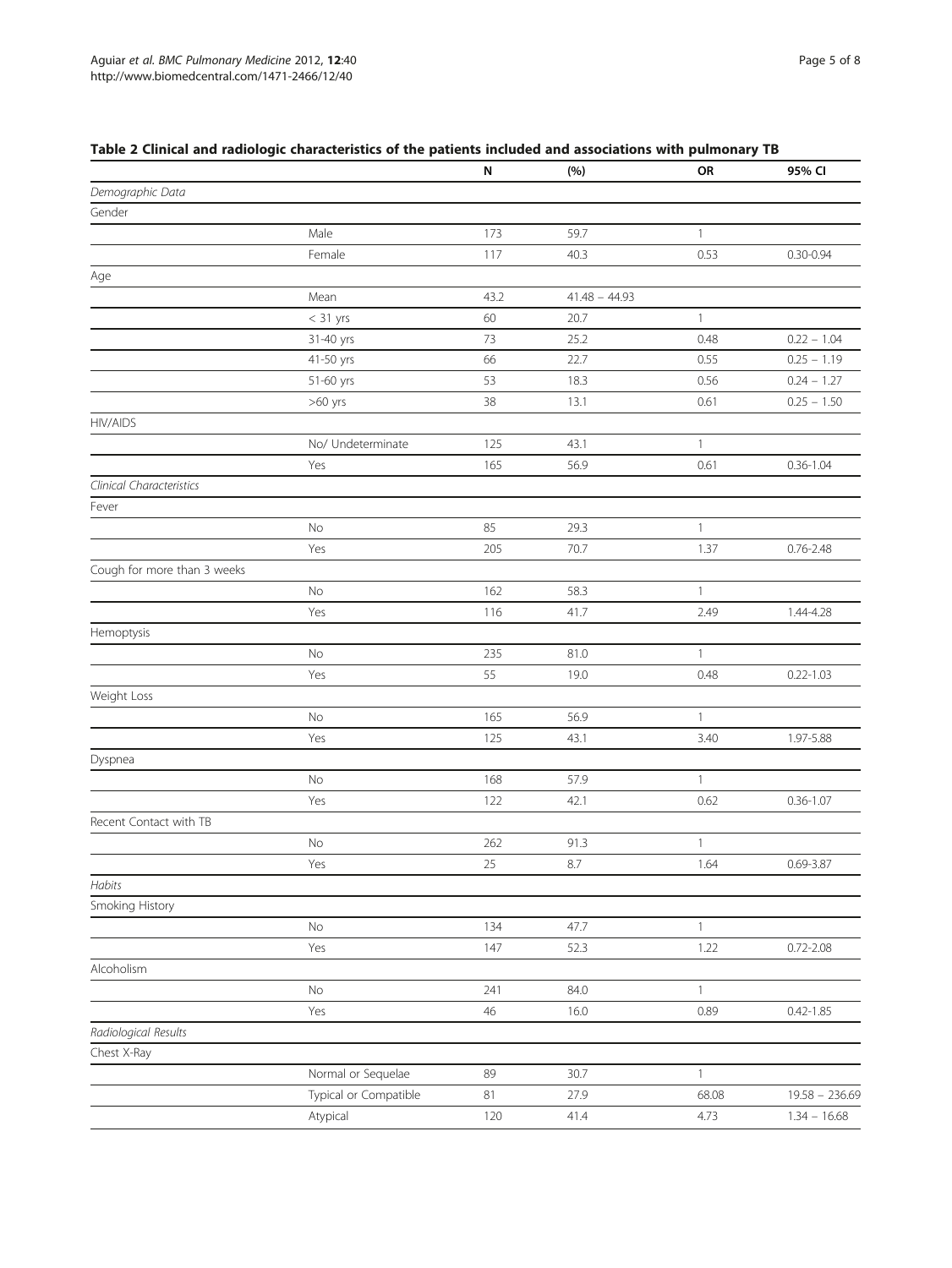<span id="page-5-0"></span>

validated with the use of a sample of different patients admitted to the same hospital in another period of time, reason why we assume it to be a robust model for prediction of TB diagnosis. The main strength of our model is to allow utilization in resource limited settings since it has been developed from individuals attending a health unit in a city with high prevalence of TB and with a number of restrictions in the availability of diagnostic resources for TB. The variables selected can be easily obtained by clinical interview and a chest radiograph, allowing its use for rapid isolation decision. Also, the high accuracy of the model allow prompt use in a population of hospitalized patients, a population known to be difficult to diagnose TB due to the high number of alternative diagnoses, especially in HIV/AIDS patients.

Table 3 Results from validation of the CART model – Sensitivity, Specificity, Positive and Negative predictive values and area under the ROC curve

| %  | 95% CI    |
|----|-----------|
| 60 | $40 - 77$ |
| 76 | $68 - 82$ |
| 33 | $21 - 47$ |
| 90 | $84 - 95$ |
| 79 | 70 – 88   |
|    |           |

Our study has some limitations. All data was collected retrospectively, increasing the risk of information bias due to risk of incomplete registry of data and potentially increasing the accuracy [\[37](#page-7-0)]. This limitation is inherent to the development of such models, and further validation in prospective studies is necessary. Also, since we studied a convenience sample of patients admitted to RI, this might not be representative of the population we wish to make inferences and might also not meet the sample size requirements for generating models with the best possible predictive performance. Another limitation is that the model was generated with data from patients admitted in a tertiary hospital, limiting the generalization of the results. Selection bias is another potential problem, since we studied a convenience sample and not a probabilistic sample, and it is possible that the studied population does not represent the target population for whom we wanted to make inferences. Also, patients were selected after admission to an isolation room, thus increasing the pretest probability of TB. Our main discriminative variable was chest radiography. Other studies have a different classification of thoracic radiography [\[8](#page-6-0)-[13](#page-6-0),[26](#page-7-0),[27](#page-7-0)]. To our knowledge, there is no data in the literature to define a universal classification system. We used the same classification method from previous studies of predictive models from our group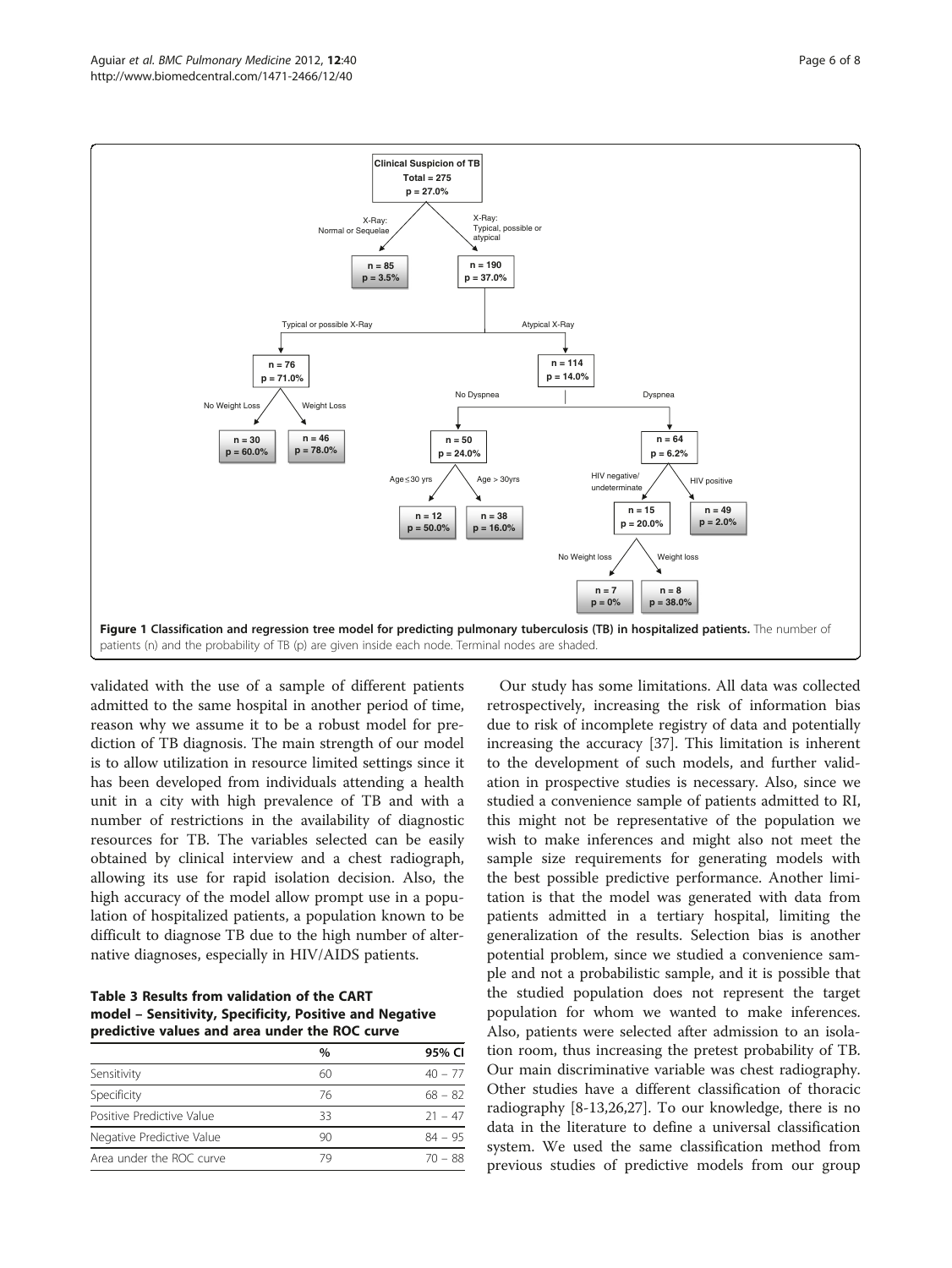<span id="page-6-0"></span>in order to maintain standardization of our findings [[28,29\]](#page-7-0). Last, the approach to classify patients with missing HIV serology results and low clinical suspicion for HIV infection in the HIV negative/undeterminate group may have misdiagnosed some of these patients, interfering with the accuracy of the model.

# Conclusion

Prospective validation is necessary, but our CART model offers an alternative for decision making in whether to isolate patients with clinical suspicion of TB in tertiary health facilities in countries with limited resources. A reasonable strategy for the present model would be its application in patients with clinical suspicion of TB who demand admission to a hospital with a limited number of IR, especially for HIV/AIDS patients. Patients with a low probability of TB in the model can have bacteriologic analysis while admitted in regular hospital beds, especially those with confirmed or suspicion of HIV/AIDS diagnosis. Nonetheless, currently there are no predictive models for this purpose that can be generalized for all settings. CART models are an alternative for the development of such clinical decision rules, but other statistical techniques, such as logistic regression and neural networks, are available and more studies are needed to define which would have the best performance for predicting TB and thus contribute to a more rational decision on the use of isolation rooms (IR). Further studies are needed with prospective data before these tools can become clinical practice in resource constrained countries with high TB prevalence.

#### Competing interests

The author(s) declare that they have no competing interests.

#### Authors' contributions

FSA analyzed the data, constructed the model and wrote the final manuscript; LLA had the idea, wrote the study project, collected the data and performed the preliminary analysis, AR-N discussed and made changes to the study project, performed orientation during the data collection and preliminary analysis; ALK discussed and made changes to the study project, performed orientation during the data collection and preliminary analysis; FCQM discussed and made changes to the study project, performed orientation during the data collection and preliminary analysis; wrote the final manuscript; GLW wrote the methods section on the study project, constructed the model, validated the model and wrote the final manuscript. All authors read and approved the final manuscript.

#### Acknowledgements

FS Aguiar is supported by Fogarty/NIH 3 D43 TW000018-16S3 and 5 U2R TW006883-02; GL Werneck partially funded by CNPq (504162/2008-0 and 308889/2007-0).

#### Author details

<sup>1</sup>Instituto de Doenças do Tórax (IDT)/Clementino Fraga Filho Hospital (CFFH), Federal University of Rio de Janeiro, Rua Professor Rodolpho Paulo Rocco, n° 255 - 6° Andar - Cidade Universitária - Ilha do Fundão, 21941-913 Rio de Janeiro, Brazil. <sup>2</sup>Harbor Hospital, 3001 S. Hanover St, Baltimore, MD 21225 USA. <sup>3</sup>Ribeirão Preto Medical School, University of São Paulo, Av. Bandeirantes, 3900, 14049-900 Ribeirão Preto-SP, Brazil. <sup>4</sup>Instituto de Estudos em Saúde Coletiva, Federal University of Rio de Janeiro, Praça Jorge

Machado Moreira, Ilha do Fundão, Cidade Universitária, 21944-210 Rio de Janeiro, Brazil. <sup>5</sup>Instituto de Medicina Social, State University of Rio de Janeiro, Rua São Francisco Xavier, 524, 7° andar, Bloco D. – Maracanã, 20550-900 Rio de Janeiro, Brazil.

#### Received: 13 October 2011 Accepted: 26 July 2012 Published: 7 August 2012

#### References

- 1. Raviglione MC, Gupta R, Dye CM, Espinal MA: The burden of drug-resistant tuberculosis and mechanisms for its control. Ann N Y Acad Sci 2001, 953:88–97.
- 2. Luna JA: A tubeculosis guide for specialist physicians. International Union Against Tuberculosis and Lung Disease (IUATLD).; 2004. [http://www.tbrieder.](http://www.tbrieder.org/publications/books_english/specialists_en.pdf) [org/publications/books\\_english/specialists\\_en.pdf.](http://www.tbrieder.org/publications/books_english/specialists_en.pdf)
- 3. Keeler E, Perkins MD, Small P, Hanson C, Reed S, Cunningham J, Aledort JE, Hillborne L, Rafael ME, Girosi F, Dye C: Reducing the global burden of tuberculosis: the contribution of improved diagnostics. Nature 2006, 444(Suppl 1):49–57.
- 4. Menzies D, Fanning A, Yuan L, FitzGerald JM: Hospital ventilation and risk for tuberculous infection in canadian health care workers. Canadian Collaborative Group in Nosocomial Transmission of TB. Ann Intern Med 2000, 133(10):779–789.
- 5. Nicas M: Assessing the relative importance of the components of an occupational tuberculosis control program. J Occup Environ Med / Am Coll Occup Environ Med 1998, 40(7):648–654.
- 6. Blumberg HM, Watkins DL, Berschling JD, Antle A, Moore P, White N, et al: Preventing the nosocomial transmission of tuberculosis. Ann Intern Med 1995, 122(9):658–663.
- 7. Centers for Disease Control and Prevention: Guidelines for preventing the transmission of Mycobacterium tuberculosis in health-care settings, 2005. MMWR Recomm Rep 2005, 54(17):1–141.
- 8. El-Solh A, Mylotte J, Sherif S, Serghani J, Grant BJB: Validity of a decision tree for predicting active pulmonary tuberculosis. Am J Respir Crit Care Med 1997, 155:1711–1716.
- 9. El-Solh A, Hsiao C-B, Goodnough S, Serghani J, Grant BJB: Predicting active pulmonary tuberculosis using an artificial neural network. Chest 1999, 116:968–973.
- 10. Mylotte JM, Rodgers J, Fassl M, Seibel K, Vacanti A: Derivation and validation of a pulmonary tuberculosis prediction model. Infect Control Hosp Epidemiol 1997, 18:554–560.
- 11. Tattevin P, Casalino E, Fleury L, Egmann G, Ruel M, Bouvet E: The validity of medical history, classic symptoms and chest radiographs in predicting pulmonary tuberculosis – Derivation of a pulmonary tuberculosis prediction model. Chest 1999, 115:1248–1253.
- 12. Wisnivesky JP, Kaplan J, Henschke C, McGinn TG, Crystal RG: Evaluation of clinical parameters predicts Mycobacterium tuberculosis in inpatients. Arch Intern Med 2000, 160:2471–2476.
- 13. Wisnivesky JP, Henschke C, Balentine J, Willner C, Deloire AM, McGinn TG: Prospective validation of a prediction model for isolating inpatients with suspected pulmonary tuberculosis. Arch Intern Med 2005, 165:453–457.
- 14. Lagrange-Xe'lot M, Porcher R, Gallien S, Wargnier A, Pavie J, de Castro N, Molina J-M: Prevalence and clinical predictors of pulmonary tuberculosis among isolated inpatients: a prospective study. Clin Microbiol Infect 2010, 17(4):610–614. doi:[10.1111/j.1469-0691.2010.03259.x](http://dx.doi.org/10.1111/j.1469-0691.2010.03259.x). PubMed PMID: 20459437.
- 15. TB Management Program: Guidelines for Preventing the Transmission of Tuberculosis in Canadian Health Care Facilities and Other Institutional Settings - CCDR Vol 22 22S1. available at [http://www.phac-aspc.gc.ca/publicat/](http://www.phac-aspc.gc.ca/publicat/ccdr-rmtc/96vol22/22s1/index.html) [ccdr-rmtc/96vol22/22s1/index.html](http://www.phac-aspc.gc.ca/publicat/ccdr-rmtc/96vol22/22s1/index.html), last accessed November 23rd 2009.
- 16. Nardell EA: Fans, filters or rays? Pros and cons of the current environmental tuberculosis control technologies. Infect Control Hosp Epidemiol 1993, 14:681–685.
- 17. Fella P, Rivera P, Hale M, Siegal M, Dehovitz J, Sepkowitz K: Implementations of OSHA guidelines for protection of employiees against tuberculosis at New York City hospital (abstract). Am J Infect Control 1994, 22:100.
- 18. WHO: WHO Report 2009: Epidemiology Strategy Financing.; 2009. [http://](http://whqlibdoc.who.int/publications/2009/9789241563802_eng_doc.pdf) [whqlibdoc.who.int/publications/2009/9789241563802\\_eng\\_doc.pdf](http://whqlibdoc.who.int/publications/2009/9789241563802_eng_doc.pdf).